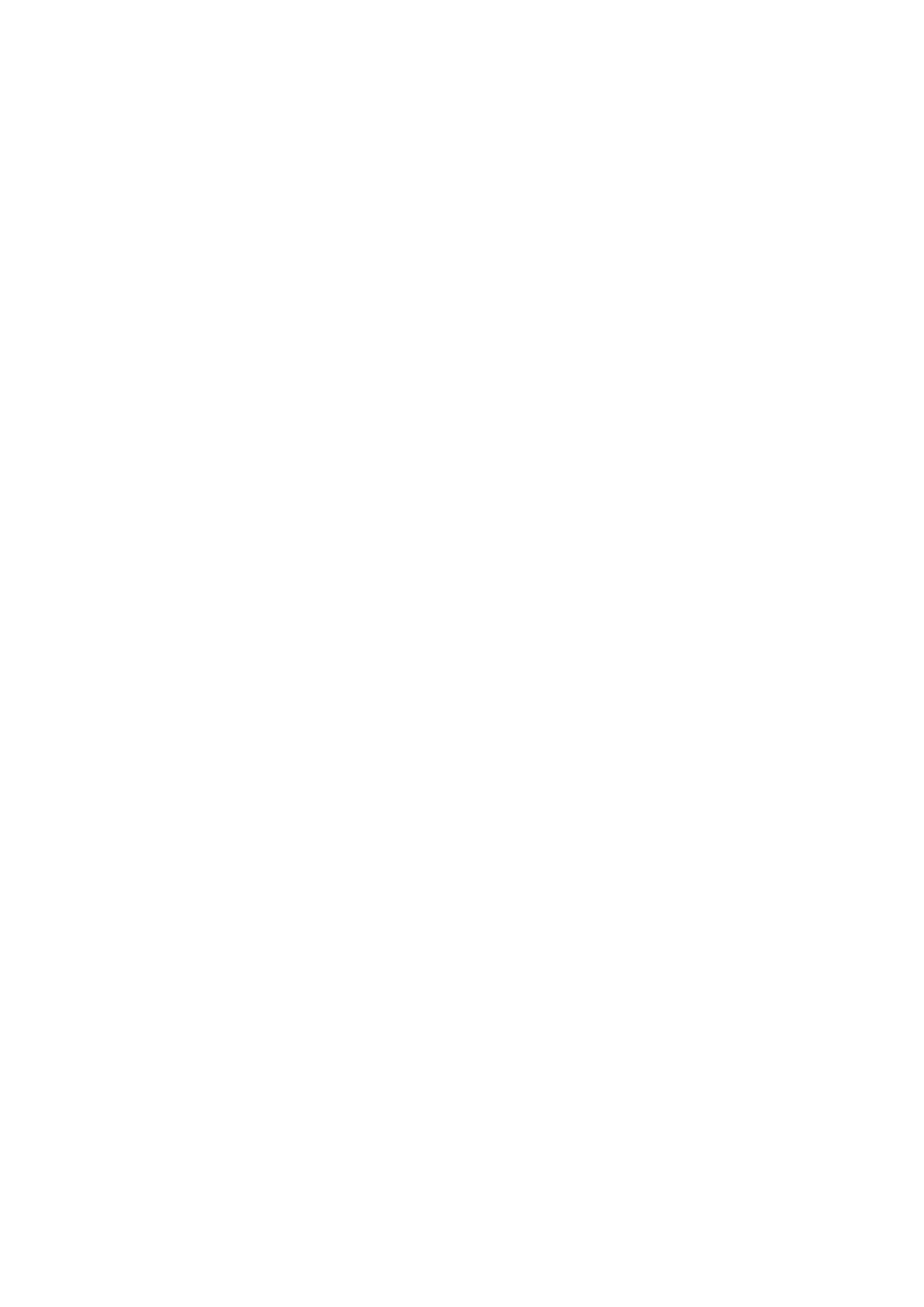

# **POLICY: RESPONSIVE REPAIRS**

All reference to 'we', 'our' or 'us' in this Policy should be read as meaning Sandbourne Housing Association.

#### **1. Purpose and aim of the Policy**

- 1.1 We will ensure adequate resources are available to provide an efficient and effective responsive repairs service to our residents.
- 1.2 The objectives of this Policy are:
- 1.2.1 to maintain our housing stock in good, safe and lettable condition
- 1.2.2 to preserve its asset value
- 1.2.3 to meet our statutory, regulatory and contractual repairing obligations
- 1.2.4 to act as a fair and responsible social landlord
- 1.2.5 to ensure probity and achieve value for money for the tax payer, business and residents
- 1.2.6 to promote the use of local and small value for money contractors, where appropriate
- 1.2.7 to ensure contractors operate in a safe, responsible and courteous manner.

#### **2. Responsive repairs service standards**

- 2.1 We will operate simple, convenient and well publicised arrangements for reporting repairs. We will aim to fulfil our repairing obligations to agreed standards and within defined response times. These will be reviewed at regular intervals following consultation with residents. The response times will be by agreement and by appointment between the resident and the contractor, where reasonable.
- 2.2 We will provide residents with an out-of-office hours' emergency repair service.
- 2.3 We will aim to complete responsive repairs (ie those reported by residents, their relatives, advocates, or our staff) within the following timescales:
- 2.3.1 Emergency works
- 2.3.1.1 Works in this category will be completed within 24 hours. They are those which, if left unattended, may cause immediate risk of injury or damage to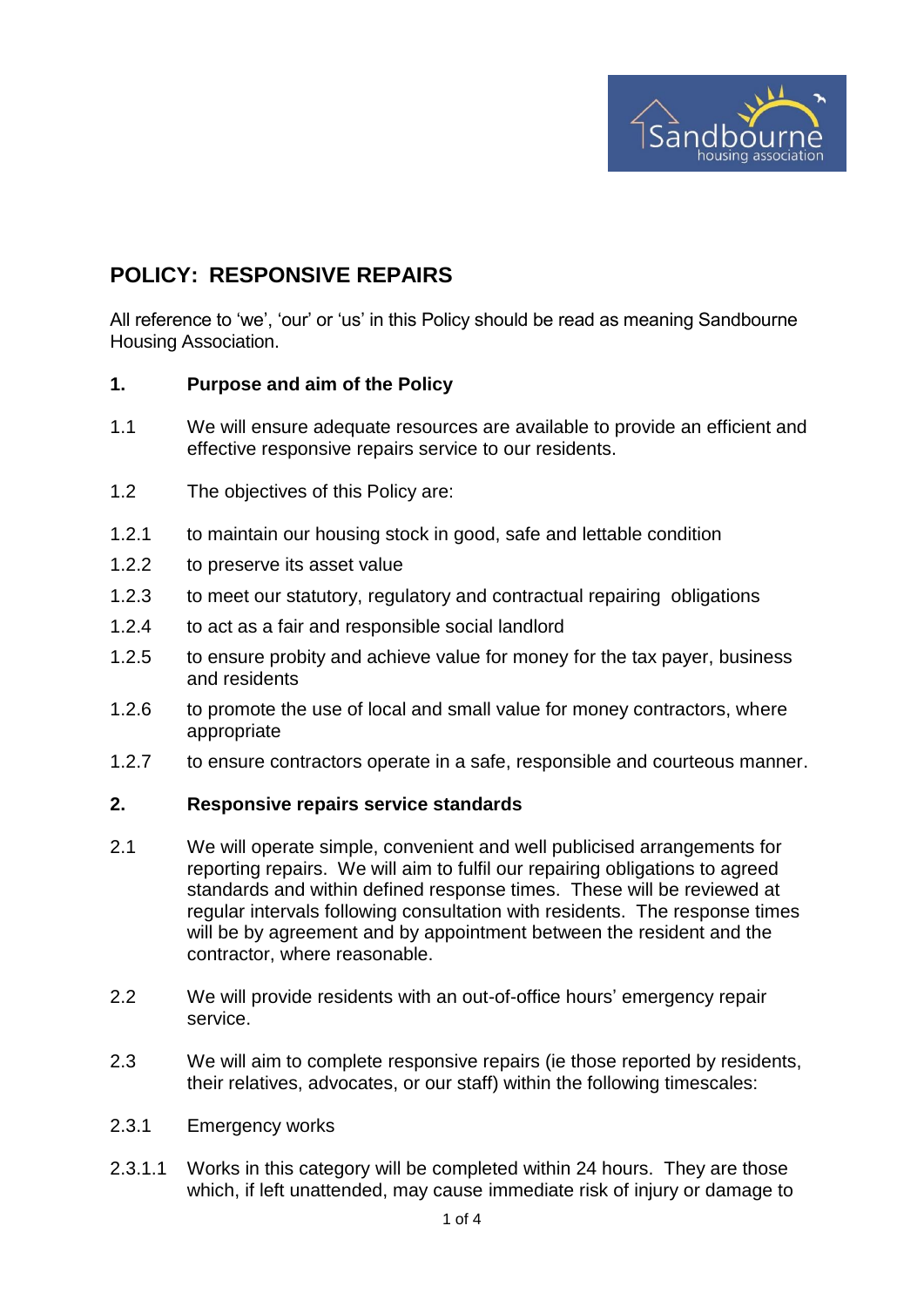health, loss of facility causing undue hardship, extensive damage to property, or loss of security. Examples of these are total loss of cold water supply, blocked overflowing drains or loss of heating during winter months. Where a permanent repair cannot be made immediately, a temporary repair will be carried out to make safe, and a permanent repair will then be undertaken under a less urgent priority timescale. During the winter months, normally defined as between November to April inclusive, heating repairs will be considered emergency works. Temporary heating will be provided if appropriate during the winter months or in other exceptional circumstances, eg poor health requiring adequate heating.

- 2.3.2 Other works
- 2.3.2.1 All other works will normally be arranged to be undertaken by mutually agreed appointments, made by the contractor directly with the resident.
- 2.3.2.2 The contractor will be expected to contact the resident within three working days of the order being raised to arrange for an appointment for the works to be completed.
- 2.3.2.3 The contractor will be expected to inform us if they are unable to make contact with the resident to arrange an appointment within three working days of an order being placed or are unable to make an appointment for the works to be completed at a reasonable time or within a reasonable timescale.
- 2.3.2.4 Appointments will normally be for works to be undertaken during our normal working hours, other than for emergencies.
- 2.3.2.5 Appointments can be made to undertake works outside of our normal working hours if that is convenient for both the contractor and resident and will not require contact to be made with us, for example to authorise additional works at the time the work is being undertaken, unless it is an emergency situation.

## **3. Resources**

3.1 We will take reasonable steps to ensure that adequate funding is available to meet current and future maintenance needs.

### **4. Statutory, regulatory and contractual repair and maintenance obligations**

4.1 We will comply fully with all relevant legislation in relation to the repair of the structure and exterior of our properties and associated services, communal areas, and the express and implied conditions and responsibilities set out in our tenancy agreements. We will also comply with all relevant regulatory requirements, eg 'the right to repair' and will seek to conform to recognised best practice.

#### **5. Probity and value for money**

5.1 All orders and contracts for works or services will be issued and payment authorised within clearly defined lines of delegation and responsibility, and in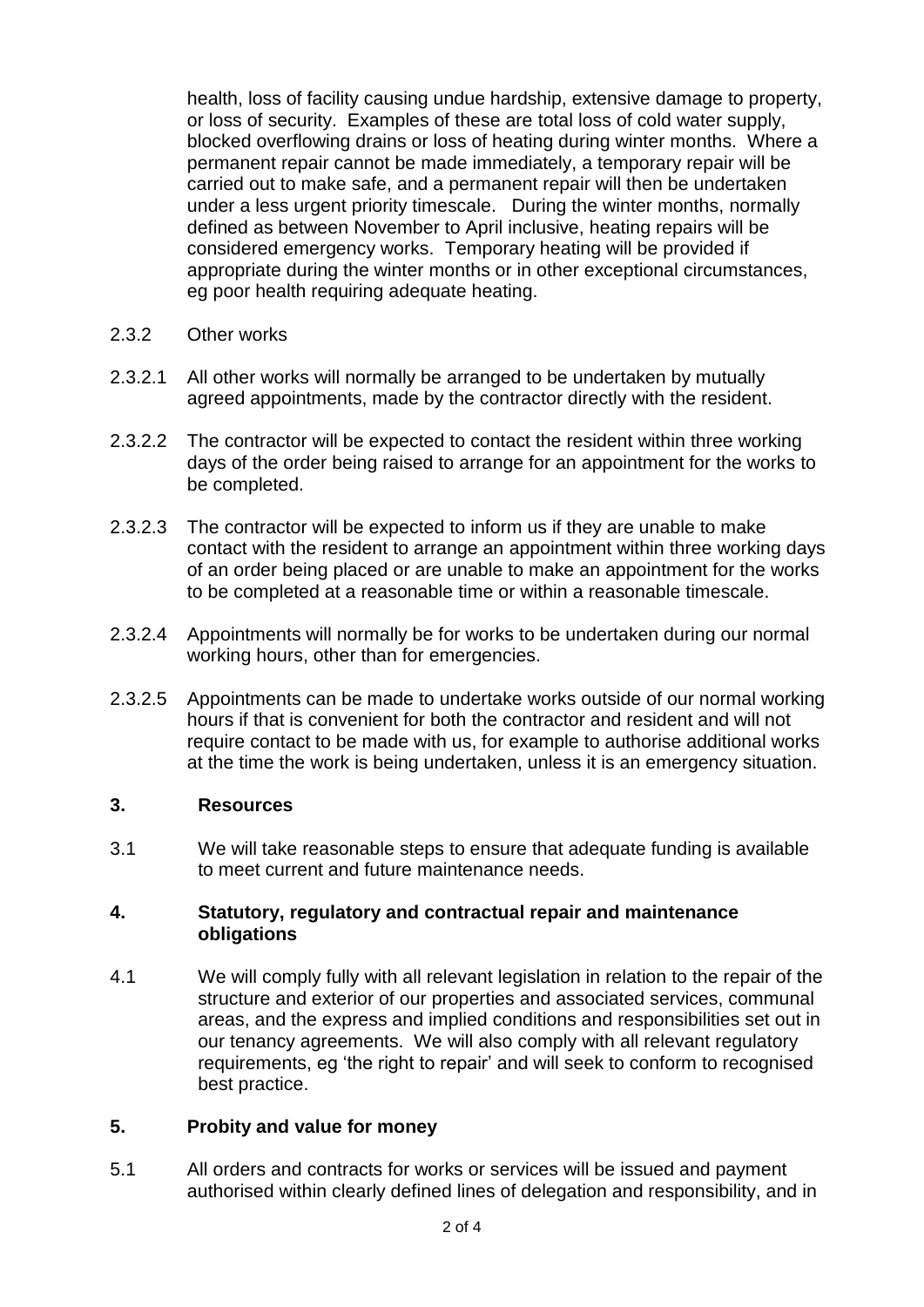line with our Standing Orders and Financial Regulations. Our strategy will aim to combine the best quality of service with value for money for the tax payer, business and residents.

- 5.2 Where appropriate, term maintenance contracts may be entered into with approved contractors to optimise the cost-effectiveness of a responsive repairs service**.** We will maintain contract control procedures to monitor contractor performance, to comply with legal requirements and will enforce penalties where appropriate. The efficiency and effectiveness of contractors will be regularly monitored to assess competitiveness, speed and quality of work, value for money, attitude towards residents, compliance with health and safety regulations and the principles of equality and diversity. We will also monitor the distribution of work between contractors providing particular trades to ensure that it is fair, appropriate, and effective.
- 5.3 Works may be inspected following completion as part of a post satisfaction survey.
- 5.4 We will seek to recover from residents the cost of works identified as rechargeable.
- 5.5 Rechargeable repairs will normally be items that are due to a resident undertaking, or having undertaken, unauthorised repairs and/or improvements that are not up to our standards, timescales or our responsibility. This will also include items that have, or are likely to, cause damage and/or risk to the landlords' fixtures, fittings or structure of the building, other than through reasonable wear and tear. Information is made available to residents to explain this in more detail.
- 5.6 Maintenance and repairs provision will be subject to regular review. Information leaflets will be made available to residents on aspects of repairs and related service issues.

#### **6. Commitment to equality and diversity**

6.1 Measures will be taken against any contractor who behaves in a discriminatory manner.

### **7. Residents' rights and responsibilities**

- 7.1 We will maintain and publicise our policies and procedures, including information leaflets.
- 7.2 Residents' rights and responsibilities are clearly laid out in their tenancy agreement.

#### **8. Performance monitoring**

8.1 We will monitor our compliance with the terms of this Policy through regular reports to the Board.